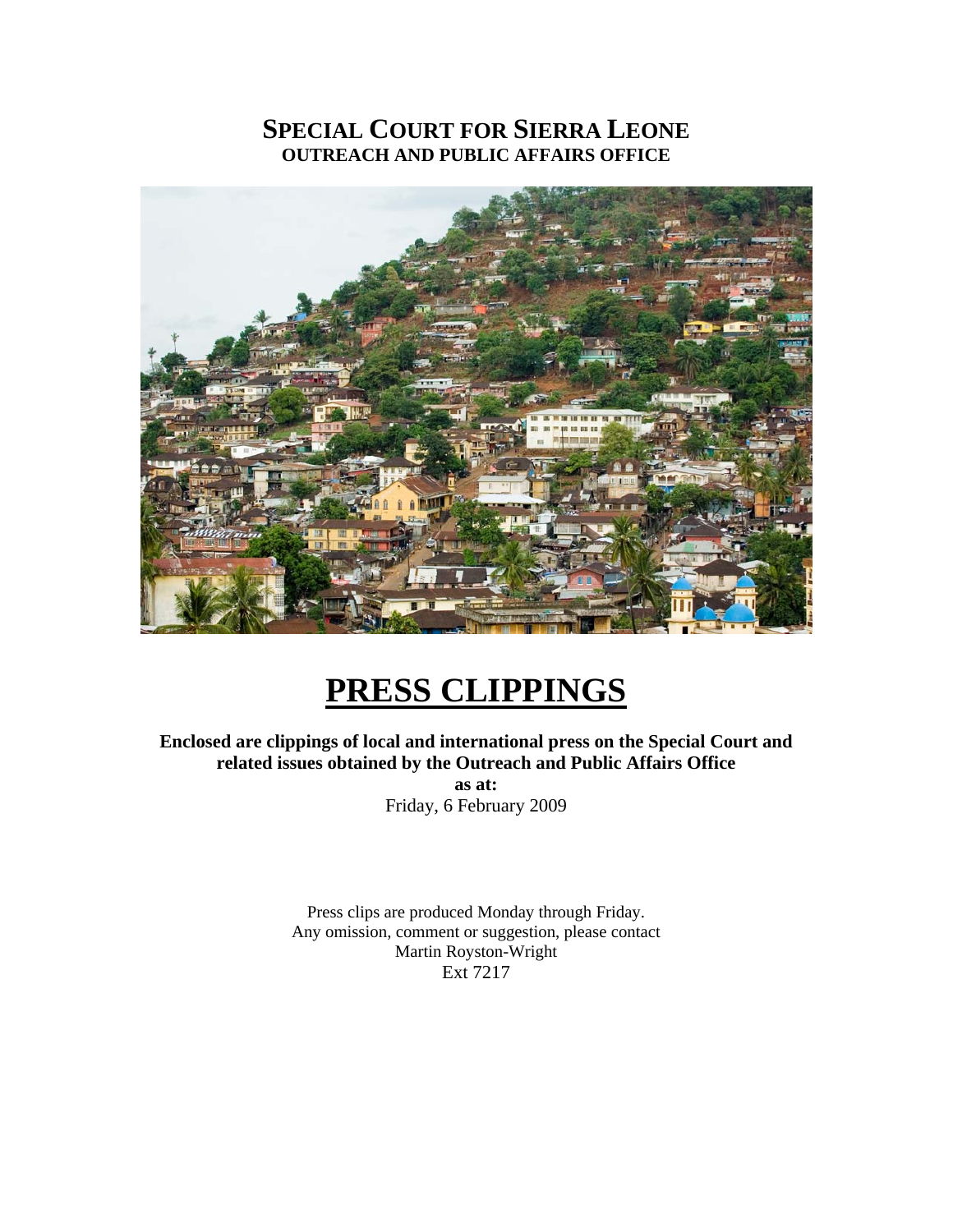| <b>Local News</b>                                                   |           |
|---------------------------------------------------------------------|-----------|
| SCSL Panel Discussion / PEEP!                                       | Page 3    |
| <b>International News</b>                                           |           |
| Rumbles in the Army: Watch That Foreign Link / Cocorioko            | Page 4    |
| UNMIL Public Information Office Complete Media Summaries / UNMIL    | Pages 5-6 |
| Boley's Side of History / Star Radio                                | Page 7    |
| Sudan Envoy: UN Peacekeepers Will Be Safe if ICC / Voice of America | Pages 8-9 |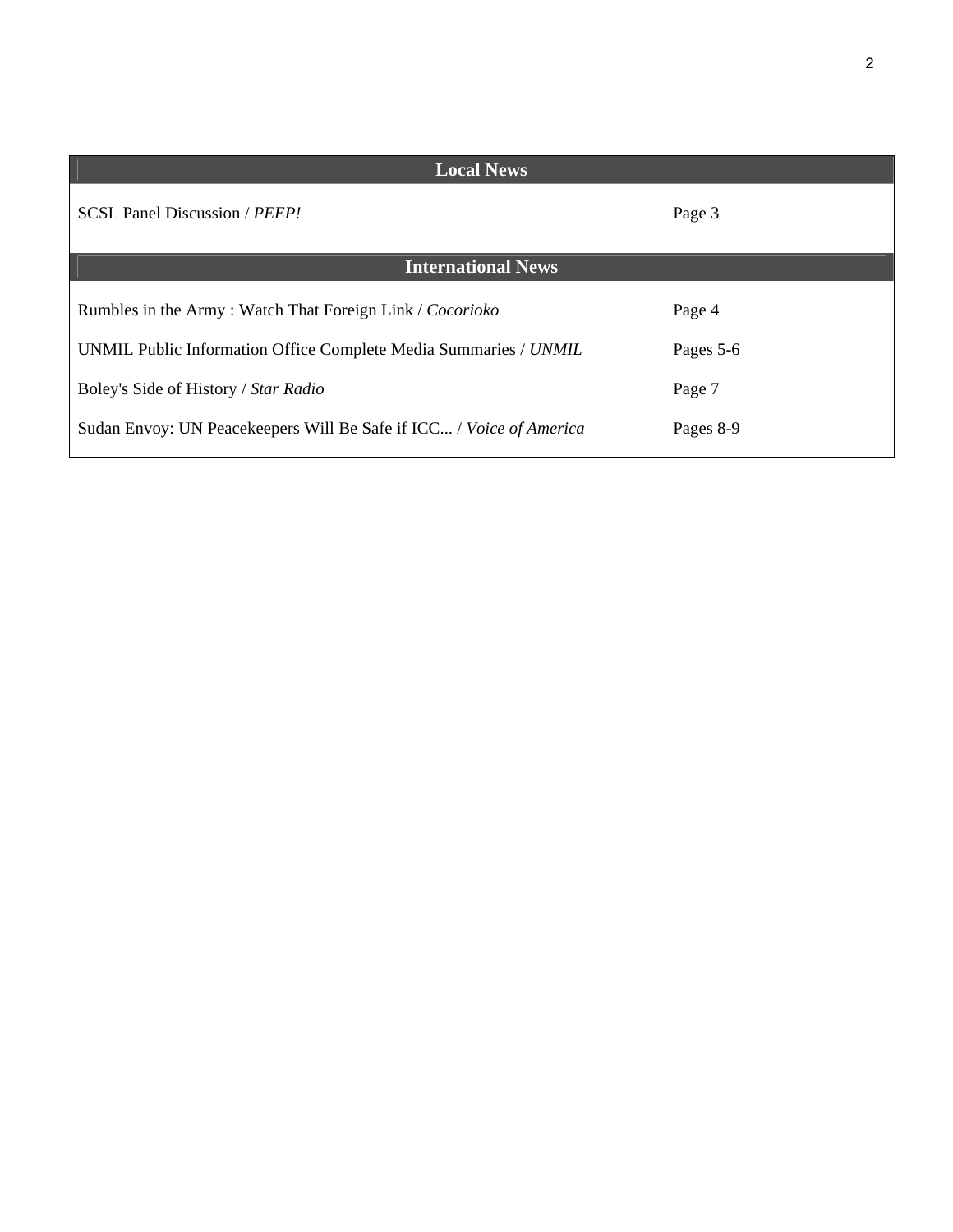PEEP! Friday, 6 February 2009

|                                                                                                   | <b>SPECIAL COURT FOR SIERRA LEONE</b>                                                                           |
|---------------------------------------------------------------------------------------------------|-----------------------------------------------------------------------------------------------------------------|
|                                                                                                   | <b>LEGACY PROJECT</b>                                                                                           |
|                                                                                                   |                                                                                                                 |
| for details:                                                                                      | The Special Court for Sierra Leone will be having a Public Lecture and Panel Discussion. See below              |
| Date:                                                                                             | Wednesday 1, February 2009                                                                                      |
| Time:                                                                                             | 9:30 am                                                                                                         |
| Venue:                                                                                            | Hill Valley Hotel, Signal Hill Road                                                                             |
|                                                                                                   | <b>Public Lecture and Panel Discussion:</b>                                                                     |
| <b>Morning Session</b>                                                                            |                                                                                                                 |
| Chairman:                                                                                         | Hon. Justice Abel Stronge, Speaker of Parliament                                                                |
| Solomon E. Berewa, former Vice-President of the Republic of Sierra Leone<br><b>Guest Speaker:</b> |                                                                                                                 |
| Topic:                                                                                            | Pursuing Justice and Peace in Post-Conflict Sierra Leone - Examining the                                        |
|                                                                                                   | Challenges                                                                                                      |
| Speaker:                                                                                          | Renate Winter, President Special Court for Sierra Leone                                                         |
| Topic:                                                                                            | What are the priorities for International Justice? How can International Justice<br>promote peace more broadly? |
|                                                                                                   |                                                                                                                 |
| Afternoon Session - Panel Discussion - 2:00 pm - 5:30 pm                                          |                                                                                                                 |
| Topic:                                                                                            | What role can domestic courts, civil society and international tribunals                                        |
|                                                                                                   | play in securing justice?                                                                                       |
|                                                                                                   | Moderator: Hon. Justice George Gelaga-King                                                                      |
| Panelists:                                                                                        | Charles Margai, Esq.                                                                                            |
|                                                                                                   | Mrs. Sakordie-Mensah, Master & Registrar Consultant                                                             |
|                                                                                                   | Dr. Osman Gbla, Dean, Social Sciences & Law, FBC                                                                |
|                                                                                                   | Mrs. Eileen Hanciles, FAWE                                                                                      |
|                                                                                                   | Joseph F. Kamara, Deputy Prosecutor, SCSL                                                                       |

Note: The date is Wednesday,11th February.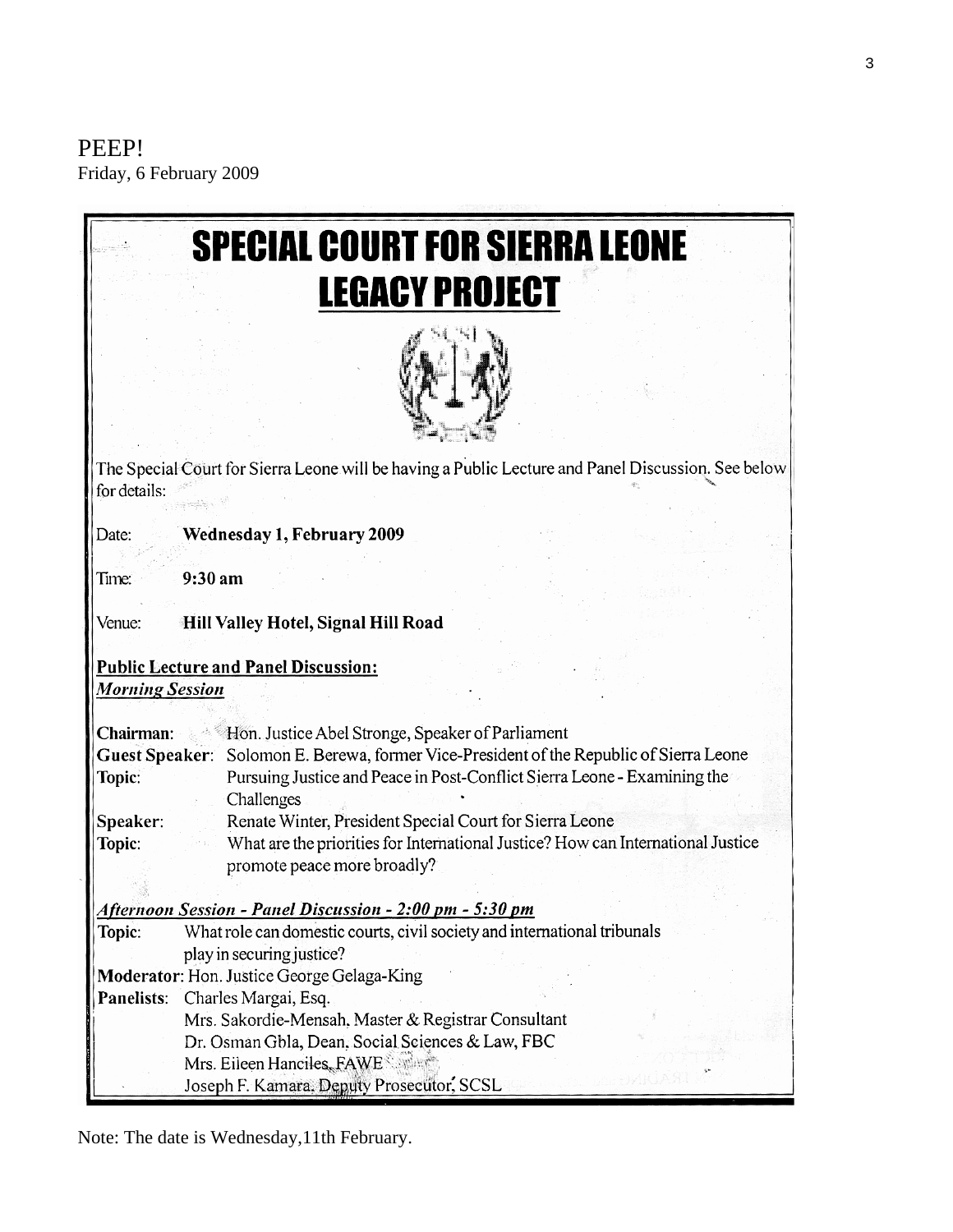Cocorioko Tuesday, 3 February 2009

#### **Rumbles in the army : Watch that foreign link**

Written by Cocorioko Newspaper Limited

That mischievous letter that was circulated in the Sierra Leone army and which prompted Monday's emergency press conference by military and Police chiefs in Freetown should not be taken lightly. Though a military coup is no longer possible in Sierra Leone, the authorities should not overlook any threat to national security.

This is more so considering the fact that the rumbles in the army must have been prompted by a desperately over ambitious and devilllishy power-conscious clique of tribalists operating especially in the United States of America and some other parts of the diaspora. . What kind of coincidence is it that as soon as certain confusionist online began bandying misleading stories about tribalism in the army , such a letter should start circulating in the armed forces ? Sierra Leone Defence Chiefs should not overlook this essential link at all. There are desperate Sierra Leonean tribalists living in the U.S. who want to scupper the peace and security in Sierra Leone. The worst thing that can happen to Sierra Leone is for the army to become infected with the malicious virus of tribalism being packaged in the U.S. by some unpatriotic urchins.

We wonder when people will learn that they cannot always be in power and that Sierra Leone does not belong to any one tribe or region. We also wonder when certain people will start learning how to accept defeat.

We think the government should launch a thorough investigation to determine the source of that letter. Having a press conference and issuing threats to troublemakers is not enough .The government must get to the bottom of the source of that dangerous letter, which has the potential to bring tears, lamentations and suffering to our beloved nation once again. If there is a nexus and link between certain reckless utterances in America and that poisonous letter, the government must take appropriate actions to ensure the peace and security of the land. We cannot afford to be taken back to our painful past by disgruntled people who have placed parochial, partisan, tribal and regional interests over the national welfare.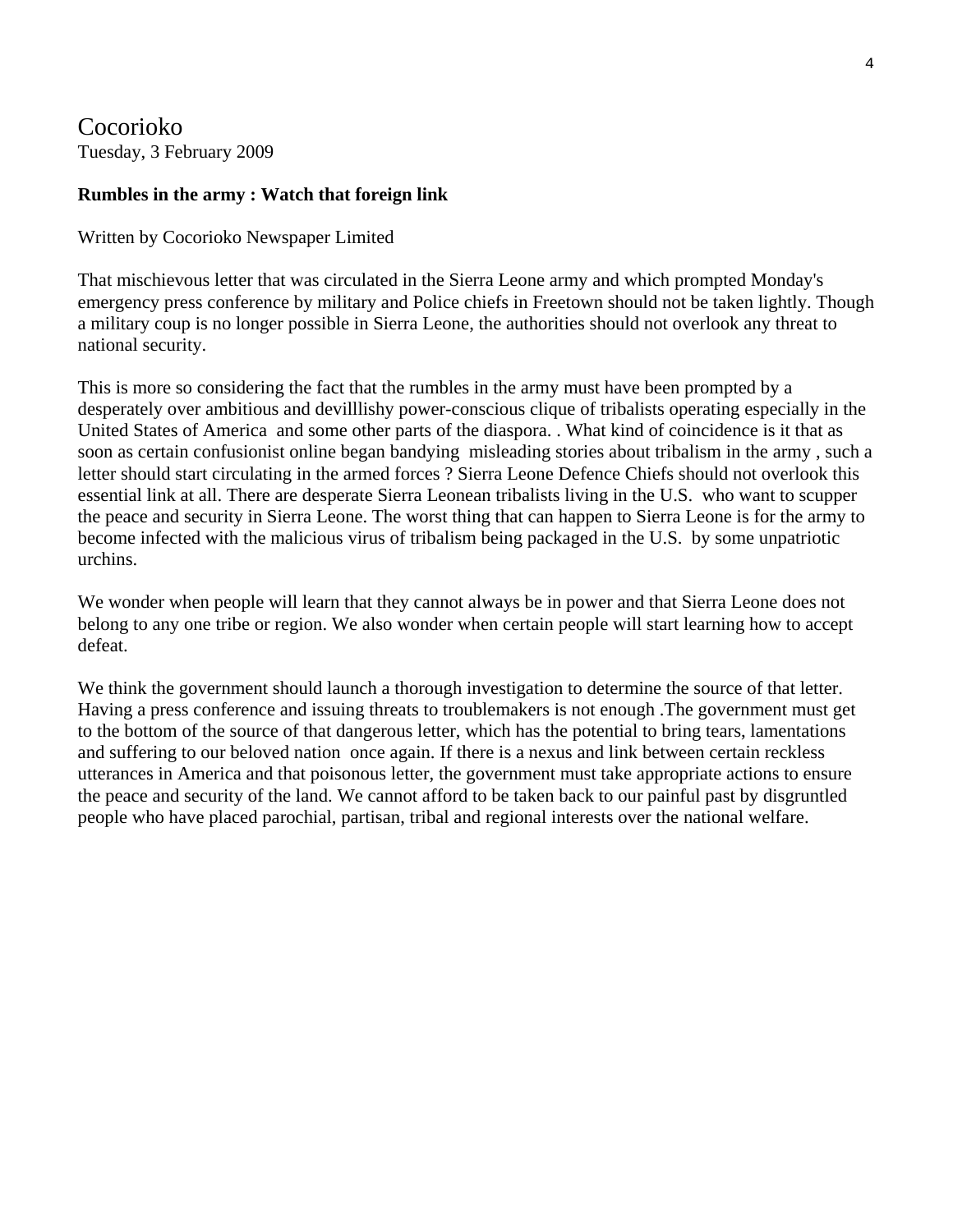

United Nations Mission in Liberia (UNMIL)

## **UNMIL Public Information Office Complete Media Summaries 5 February 2009**

*[The media summaries and press clips do not necessarily represent the views of UNMIL.]* 

#### **Newspaper Summary**

#### **Italy Waives Liberia's US\$70M Debt**

(Daily Observer, The News, The Analyst, The Informer)

- The Italian Government has cancelled 54. 7 million Euros about US\$70 million debt owed that country by Liberia. The debt waiver came barely a week after another successful signing of a debt deferral agreement with Japan and Norway.
- At the signing ceremony Wednesday at the Finance Ministry in Monrovia, Italian Ambassador, Luciano Barillaro said the cancellation was in implementation of Agreed Minutes of a Paris Club meeting on April 17, 2008.
- The Italian Ambassador said at the Paris Club Meeting Paris Club creditors agreed with the Government of Liberia on a debt restructuring under the so called "Cologne Terms", following the reaching of the country decision point in the framework of the "enhanced Heavily Indebted Poor Countries Initiative".
- Initial public reaction regarding the recent waiver of Liberia's debts said the move demonstrates strong international support for the Sirleaf-led Administration due the government's efforts to overcome years of conflict and instability and to implement reforms that are putting the country back on the path of growth and development; something which some people believe continue to endear the administration to the international community. The enormous donors support implies that the country's image has changed from that of a "failed state" to one giving hopes for democratic reforms. So far, the debt waivers have given many Liberians every reason to celebrate because debt cancellation at such a crucial stage in the country is encouraging and suggests that Liberia is now leaping along the path of economic development.

#### **Executive Studies Lawmakers' Request for Personal Guards**

(Heritage, The Inquirer)

• Justice Minister, Cllr. Philip Banks has disclosed that the request by members of the Liberian Senate to provide them armed security guards is being reviewed. Minister Banks made the disclosure following a closed–door meeting with members of the Liberian Senate. About a week ago, the Senate summoned Justice Minister, Cllr. Philip Banks, National Security Minister, Peter Bonner Jallah and Police Inspector General, Beatrice Sieh Browne amidst growing concerns over the protection of its members as a result of armed robbery activities. The lawmakers summoned the top security officials following an incident of armed robbery at the home of Margibi Senator, Clarice Jah.

#### **U.S. Ambassador Dedicates US\$1M Water Facility at Cuttington**

(Heritage, Daily Observer, The Inquirer, The News)

• The media reports that United States Ambassador to Liberia, Madam Linda Thomas-Greenfield on Tuesday dedicated the rehabilitated water treatment facility on the campus of the Cuttington University (CU) in Suakoko, Bong County.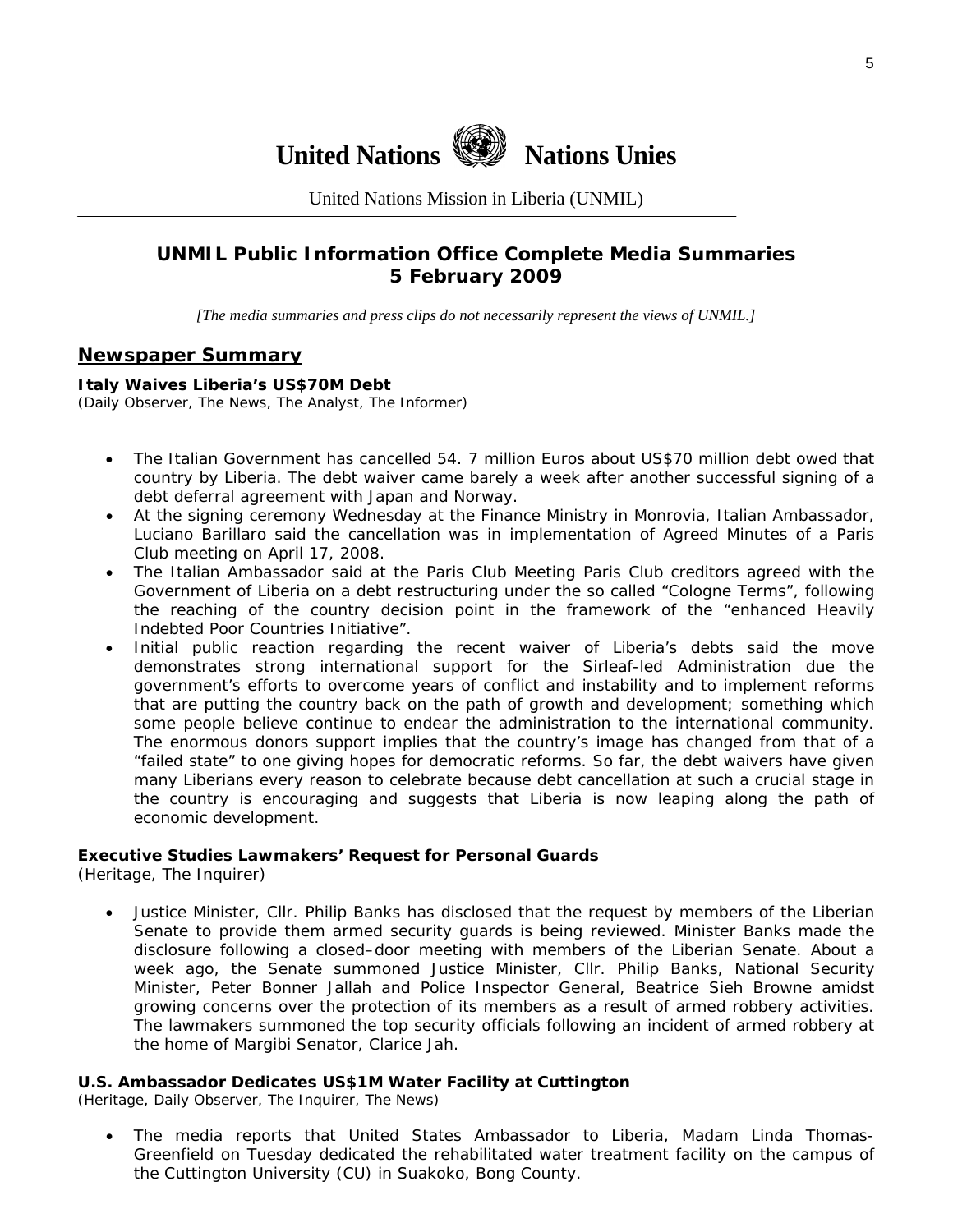• The Daily Observer reports that speaking prior to turning the project over, Ambassador Greenfield said the water treatment facility is an excellent example of public-private partnership changing the course of development. She said the facility was a gift to the Liberian people from the people of the U.S. made possible by a grant of US\$800,000 from USAID and the American School and Hospital Abroad through the Episcopal Church in the United States of America.

#### **Obama's Wife, Others Arrive in Liberia Soon**

(Daily Observer)

- The First African-American first lady and wife of United States President Barack Obama, Michelle Obama, along with US Secretary of State Hillary Clinton are to visit Liberia shortly. The visit of the two high profile US women to Liberia follows official invitations extended them by organizers of this year's International Women Colloquium which is slated to be held in Monrovia early March this year.
- News regarding the pending visit to Liberia of such high-profile personalities tends to lend credence to the continuing public confidence in the peace that the country now enjoys - all credited to the efforts of UNMIL and other international partners.
- Former US Presidents George Bush and Bill Clinton as well as the UN Secretary-General, Ban Ki-moon were among a host of high-profile personalities who visited Liberia last year. Most opinions believe that the visits of these highprofile personalities only manifest stability and how Liberia has become a success story in the history of peacekeeping.

#### **Victim Claims Gunmen attacked him in full glare of UN Peacekeepers**

(Daily Observer)

• [Sic:] About 10 unidentified men, brandishing single barrel guns and other deadly weapons Monday night preyed upon a money changer at a nearby checkpoint of the United Nations Mission in Liberia (UNMIL) and snatched away at least US\$1,300 and L\$8.000 from their victim. Narrating his ordeal, Olesmon B. Weetel claimed the men attacked him in the full glare of UN peacekeepers opposite the Samuel Kanyon Doe Sports Complex outside Monrovia.

#### **Radio Summary**

**Local Media – Radio Veritas** *(News monitored today at 9:45 am)*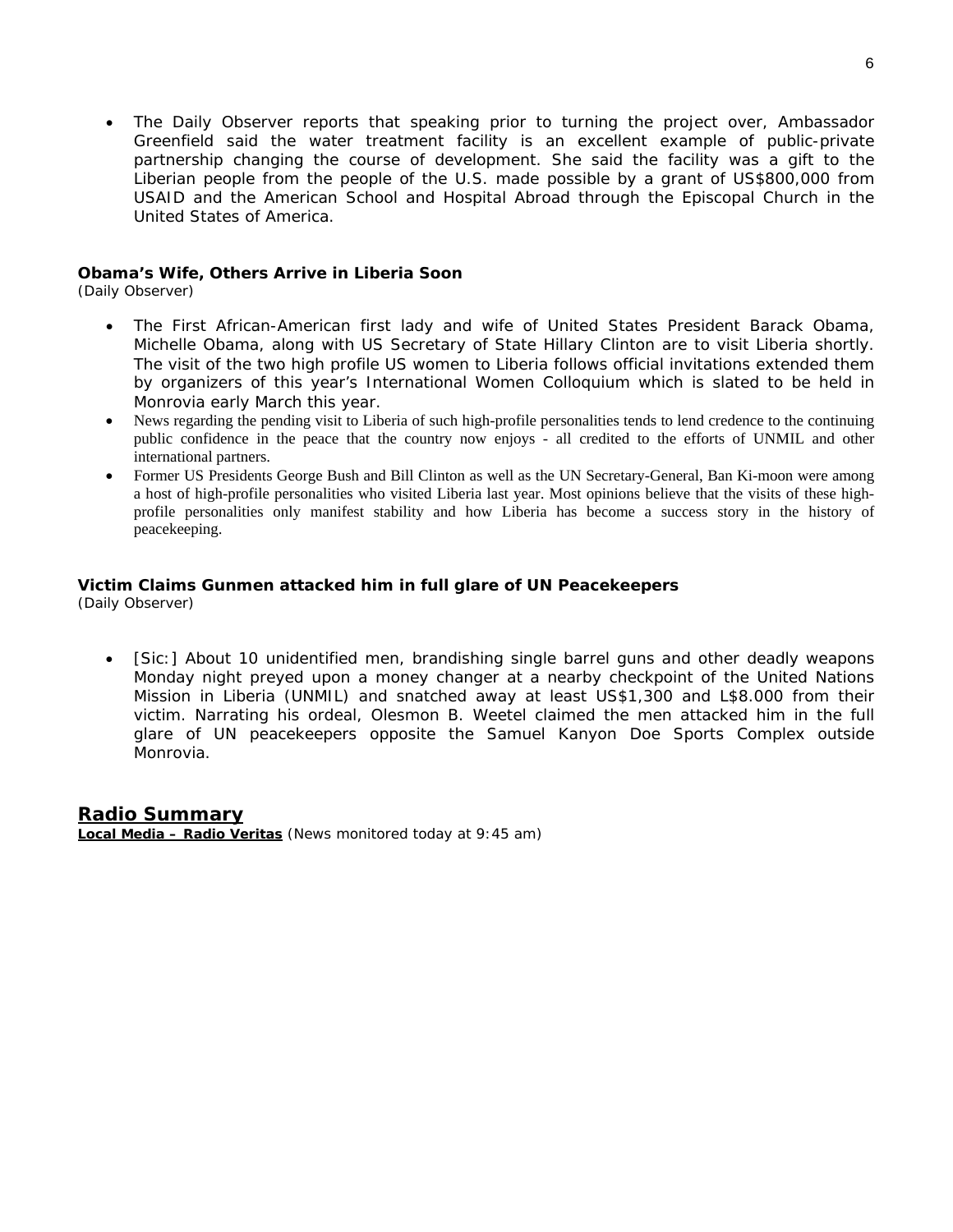Star Radio Friday, 6 February 2009

#### **Boley's side of history**

Written by Robert J. Clarke, Jr.

The leader of the defunct Liberia Peace Council says his organization was never a rebel group.

Dr. George Boley told the ongoing TRC Public Hearings the LPC was formed to restore constitutional rule in the country.

He claimed several letters were written in the name of the LPC to many African leaders at the time to restore peace in Liberia.

Dr. Borley alleged the efforts of him and other well-meaning Liberians were thwarted by Mr. Kenneth Best and many of his colleagues.

Mr. Kenneth Best is the Publisher of the Daily Observer Newspaper.

He also named Madam Ellen Johnson-Sirleaf, Dr. Amos Sawyer, Harry Greaves, Jr., Ezekiel Pajibo and others of soliciting funds for the defunct NPFL.

Dr. Boley said the Liberians solicited the funds under the name of the Association of Constitutional Democracy in Liberia.

Our reporter said the former rebel leader took most of his time to vindicate himself from what he called allegation made against him by TRC .

Dr. Boley alleged the TRC made lots of publications presenting him as a perpetrator of hideous crimes and at one time jailed in the US.

At the same time, Dr. Boley explained what he called his ignorance on the death of Liberian journalist Charles Gbeyon.

He recalled seeing Gbeyon and another journalist in handcuff on the day of the abortive 1985 coup on charge of carrying rebels to the Executive Mansion.

Dr. Boley said he immediately ordered the release of the journalists and took them to Gbeyon's parents' house on the Bushrod Island with the instruction that they should not venture out.

Dr. Boley who has a daughter with the late journalist's sister said he did not see Gbeyon until he heard of his death five days later.

The former PRC official said Journalist Gbeyon was killed a day after the capture of Gen. Thomas Quiwonkpa when President Samuel Doe visited ELBC.

He said the clarification was in reaction to statement allegedly made by TRC Commissioner Pearl Brown-Bull, linking him to the death of Journalist Gbeyon.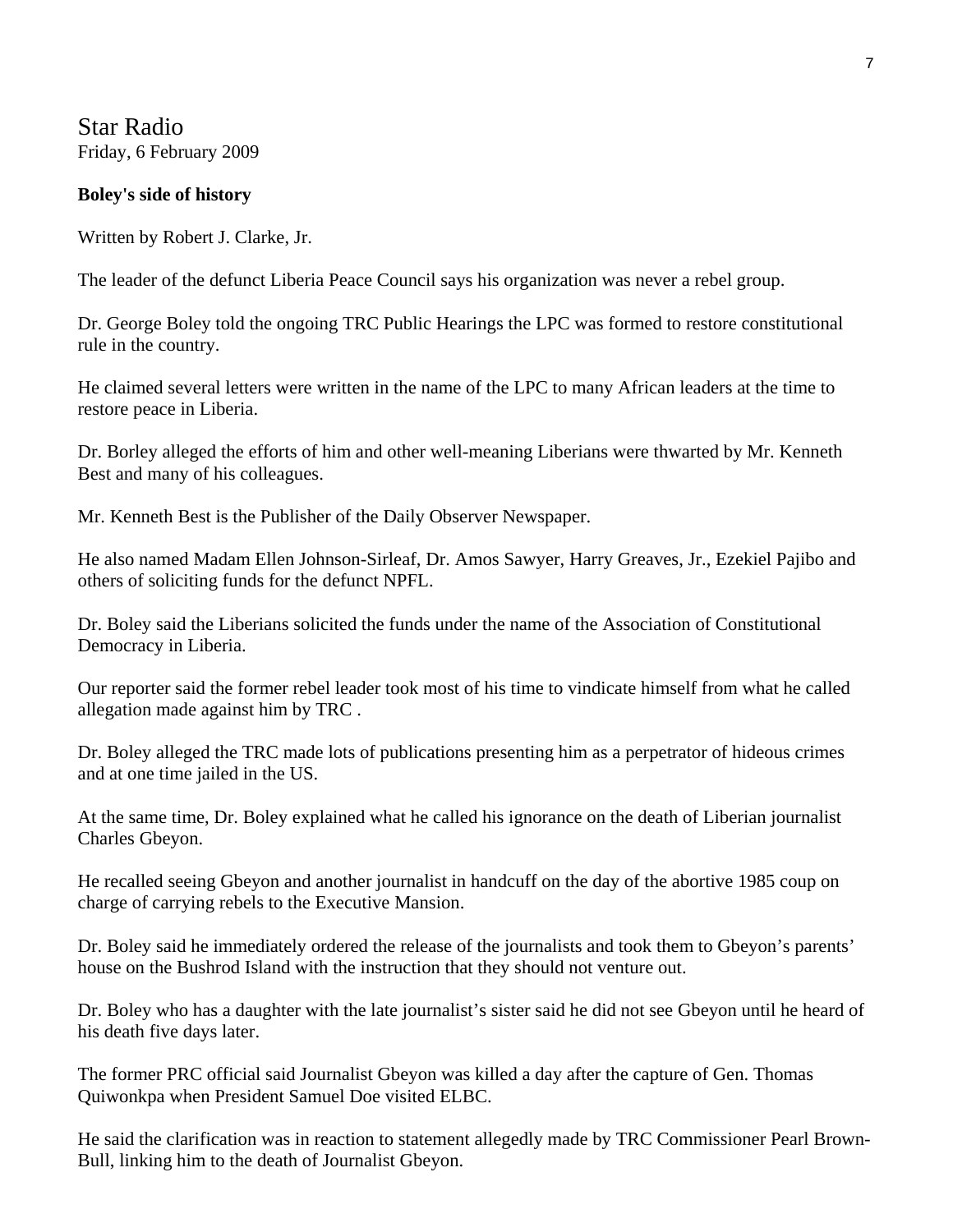## Voice of America Thursday, 5 February 2009

### **Sudan Envoy: UN Peacekeepers Will Be Safe if ICC Issues Warrant Against Bashir**

By Margaret Besheer United Nations



Omar al-Bashir (file photo)

A senior Sudanese diplomat says the safety of United Nations' peacekeepers in his country will not be in jeopardy, if the International Criminal Court, or ICC, grants a request for an arrest warrant for Sudanese President Omar al-Bashir. A decision from the pre-trial judges at The Hague is expected later this month.

Sudan's U.N. Ambassador, Abdalmahmood Abdalhaleem, said Thursday that Khartoum would abide by its international obligations.

"The safety of the peacekeepers is not at all an issue here. The issue is the safety and security of the entire people of Sudan," he said. "So the people should not look to the issue like isolated islands or separate islands. We

know, as I said before, the obligations of Sudan towards the U.N. presence in Sudan. But equally, the U.N. should demonstrate its commitment to safeguard their own personnel as well as the lives of the Sudanese."

Later this month, the International Criminal Court is expected to decide whether to grant its chief prosecutor's request for an arrest warrant for President Bashir on charges of genocide, war crimes and crimes against humanity for atrocities committed in Sudan's Darfur region during the past five years.

Sudan has been pressing member states to call for a deferment of the case under what is known as Article 16. That would require at least nine of the 15 Security Council members voting in favor of the deferment, with none of the five veto-wielding members voting against it. The African Union and the League of Arab States have thrown their support behind that request.

Following closed-door consultations on Thursday, British Ambassador John Sawers said he does not believe the support for an Article 16 deferment currently exists within the Security Council.

"There certainly were not nine voices this morning," he said.

The U.N. Security Council referred the case to the International Criminal Court in March 2005. Costa Rican Ambassador Jorge Urbina, whose country has been very vocal on issues of impunity on the Security Council, said there should be no dilemma between peace and justice in Sudan.

"It is our belief that since the council referred the case of Sudan to the ICC, the council took the decision that justice was part of peace in Sudan," he said. "We believe that it is the duty of the council to help and promote durable peace in Sudan. And we believe that durable peace can only be the result of the reconciliation of peace and justice."

The Costa Rican ambassador pointed to the Dayton Process in the former Yugoslavia,saying that when it began in 2005, many politicians, diplomats and analysts argued that justice would interfere with the path to peace. But, he said, they have been proven wrong.